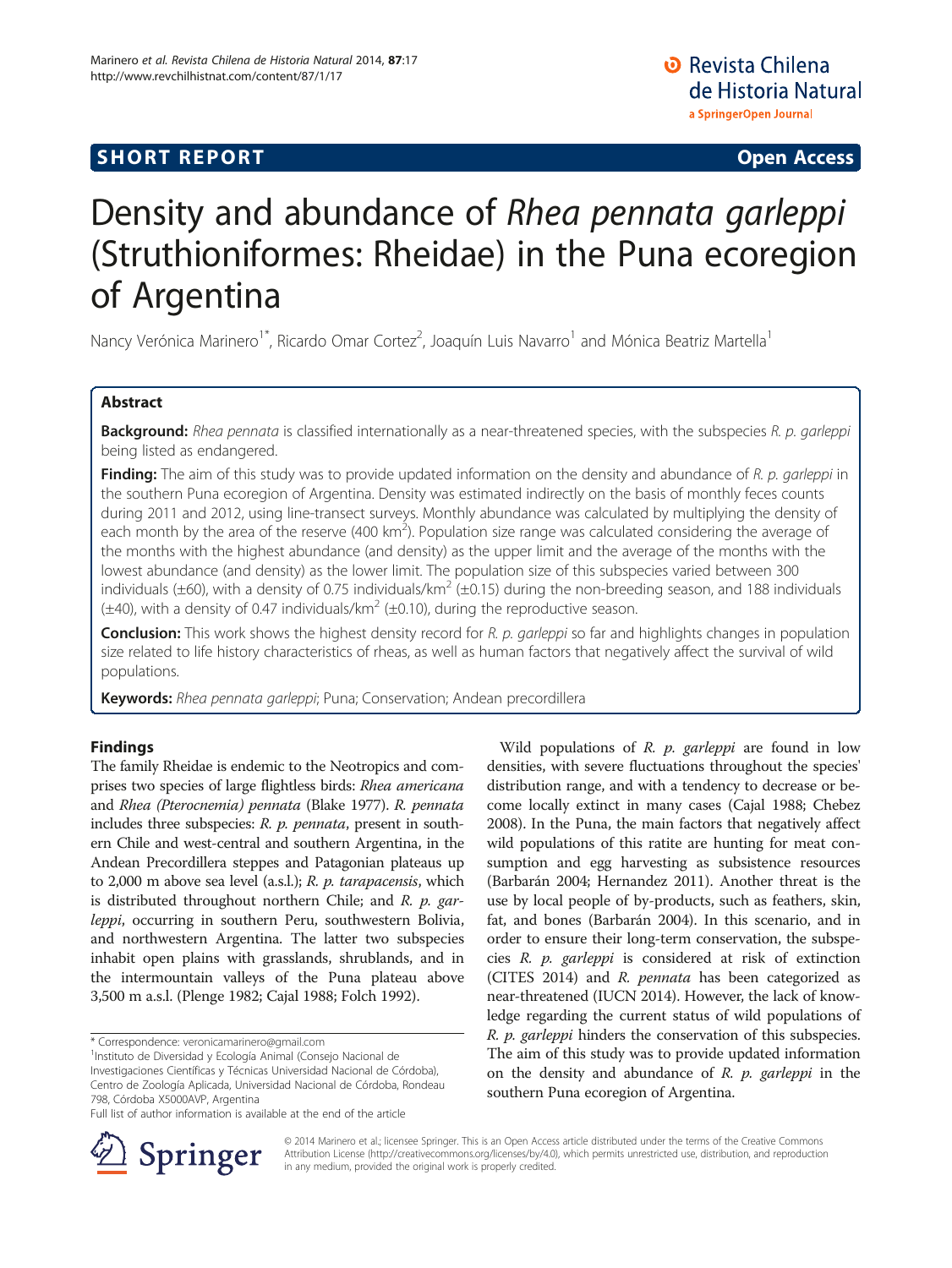This study was conducted in Don Carmelo Private Reserve (400  $\rm km^2$ ), located on the Andean Precordillera of San Juan province in Argentina (30°56′52″ S, 69°05′02″ W; 3,100 m a.s.l.). The Reserve is located in the Argentine Puna ecoregion, in the southeastern border of the Altiplano in the central Andes (Bonaparte [1978](#page-4-0)). The climate is arid and cold, with intense solar radiation, strong winds, and daily temperature fluctuations that may exceed 30°C (Reboratti [2006\)](#page-4-0). Precipitations are scarce and occur between November and February, decreasing to the west and south of the Puna (Cabrera and Willink [1973\)](#page-4-0). The reserve is located in the subregion known as dry Puna due to the lack of permanent rivers and lakes (Cabrera [1976\)](#page-4-0). The dominant habitat is the shrub-steppe, with a mean altitude of 13.9 cm  $(\pm 0.72)$ , and the vegetation is xerophilous, with 88% of bare soil (Cappa et al. [2014](#page-4-0)). Wild populations of  $R$ .  $p$ . garleppi inhabiting similar environments use indistinctly both the grassland plains of Stipa spp. and low shrublands of Adesmia spp, as well as the rocky and non-rocky mountain slopes with shrubs of *Lycium* spp. and *Adesmia* spp. and low cover of Stipa spp. (Cajal [1998](#page-4-0)). Don Carmelo Private Reserve is a suitable site for the subspecies *garleppi* because it is not fragmented or disturbed by mining or agricultural activities, and massive tourism is banned.

It is difficult to perform direct observation or monitoring of R. p. garleppi in the study area because these birds run long distances at great speed, their plumage color allows them to mimic the environment, and the topography of the area is irregular. Therefore, we decided to use the fecal count technique as an indirect method for estimating population density (Ojasti and Dallmeier [2000](#page-4-0)). This method has been used effectively in other studies on wild populations of rheas (Bazzano et al. [2002](#page-4-0); Herrera et al. [2004](#page-4-0); Kusch and Henríquez [2011](#page-4-0)). Six samplings were conducted between 2011 and 2012 (September and November 2011; March, April, July, and November 2012). In each sampling, 20 randomized transects were spaced at least 400 m apart. This randomized design ensured sample independence, allowing us to consider each transect as true replicates by avoiding repetition of a single transect in successive monthly samplings. Transects of 500 m long were walked by a single observer in search of feces. The exact perpendicular distance from the path to each encountered feces was measured with metric tape by an assistant. Thus, the observer never left the transect, avoiding the record of additional feces. All encountered feces were collected to avoid double counting. Density of  $R$ .  $p$ . garleppi was calculated monthly using Distance 6.0 software (Thomas et al. [2009\)](#page-4-0), which requires entering data on individuals' defecation rate and feces permanence in the study area (Buckland et al. [2001](#page-4-0)). As we did not have defecation rate data for R. p. garleppi, we used data from a similar

species R. americana, following Buckland et al. ([2001](#page-4-0)). These species are phylogenetically closely related (Delsuc et al. [2007\)](#page-4-0), have similar body weight and size (Fowler [1991](#page-4-0); Navarro et al. [1998](#page-4-0); Navarro et al. [2005\)](#page-4-0), and exhibit a primarily herbivorous diet (Bonino et al. [1986](#page-4-0); Martella et al. [1996](#page-4-0)). The defecation rate used was 13.5 feces/individual/day  $(\pm 3.1; n = 8)$  and the permanence time of the feces was 88.15 days ( $\pm$ 6.4;  $n = 14$ ) (NV Marinero, personal observation). To calculate monthly density, we used the negative exponential model with cosine extension (Figure [1](#page-2-0)). The monthly abundance of  $R$ .  $p$ . garleppi was determined by multiplying density value of each month by the reserve area  $(400 \text{ km}^2)$ , following Ojasti and Dallmeier ([2000](#page-4-0)). Population size range of R. p. garleppi was calculated considering the average of months with highest density as the upper limit and the average of months with lowest density as the lower limit. Abundance (dependent variable) as a function of months (fixed effect) was calculated using a heteroscedastic mixed model, considering the sampling years (2011 and 2012) as random effect. In addition, given the heteroscedasticity of our data, we indicated that error variance of abundance was different for each month (grouping criterion) in the mixed model, using the function VarIdent (Di Rienzo [2011\)](#page-4-0). An a posteriori comparison of means of monthly abundance was performed using the Fisher's least significant difference (LSD) test, when differences were significant at  $P \le 0.05$  (Balzarini et al. [2008\)](#page-4-0). Data were  $Log<sub>10</sub>$ -transformed for normalization of residuals. Non-transformed data were expressed as mean ± standard error of the mean. Statistical analyses were performed using Infostat (Di Rienzo et al. [2014\)](#page-4-0).

Population size of the subspecies  $R$ .  $p$ . garleppi presented significant variations among months ( $F_{5.84} = 3.61$ ;  $P = 0.002$ ). The upper limit of the population was 0.75 ind/km<sup>2</sup> ( $\pm$ 0.15) and was recorded in March, April, and July (2012) ( $P \le 0.05$ ) (Figure [2](#page-2-0)). This density is the highest published until now, but close to other records obtained in Argentina: 0.67 ind/km2 (29°25′60′ S, 66°50′60″ W, La Rioja) and  $0.52$  ind/km<sup>2</sup> in Laguna de Pozuelo Biosphere Reserve (22°28′S, 66°02′W, Jujuy) (Cajal [1988](#page-4-0); Cajal [1998](#page-4-0); and references therein). The differences in density estimates might be due to the different methods used, considering that Cajal [\(1988\)](#page-4-0) states that the use of a motor vehicle to conduct the surveys of  $R$ .  $p$ .  $garleppi$  might have led to density underestimation. By contrast, we used the line-transect method and fit a detection function of probability of signs, which decreases with distance to the observer. This method reduces the potential bias of the density estimator (Buckland et al. [2001](#page-4-0)) and provides a more realistic value of a population's density and abundance in a given area (Thomas et al. [2013](#page-4-0)). The lower limit of R. p. garleppi population density was  $0.47$  ind/km<sup>2</sup>  $(±0.10)$  in November (2011 and [2](#page-2-0)012) ( $P \le 0.05$ ) (Figure 2).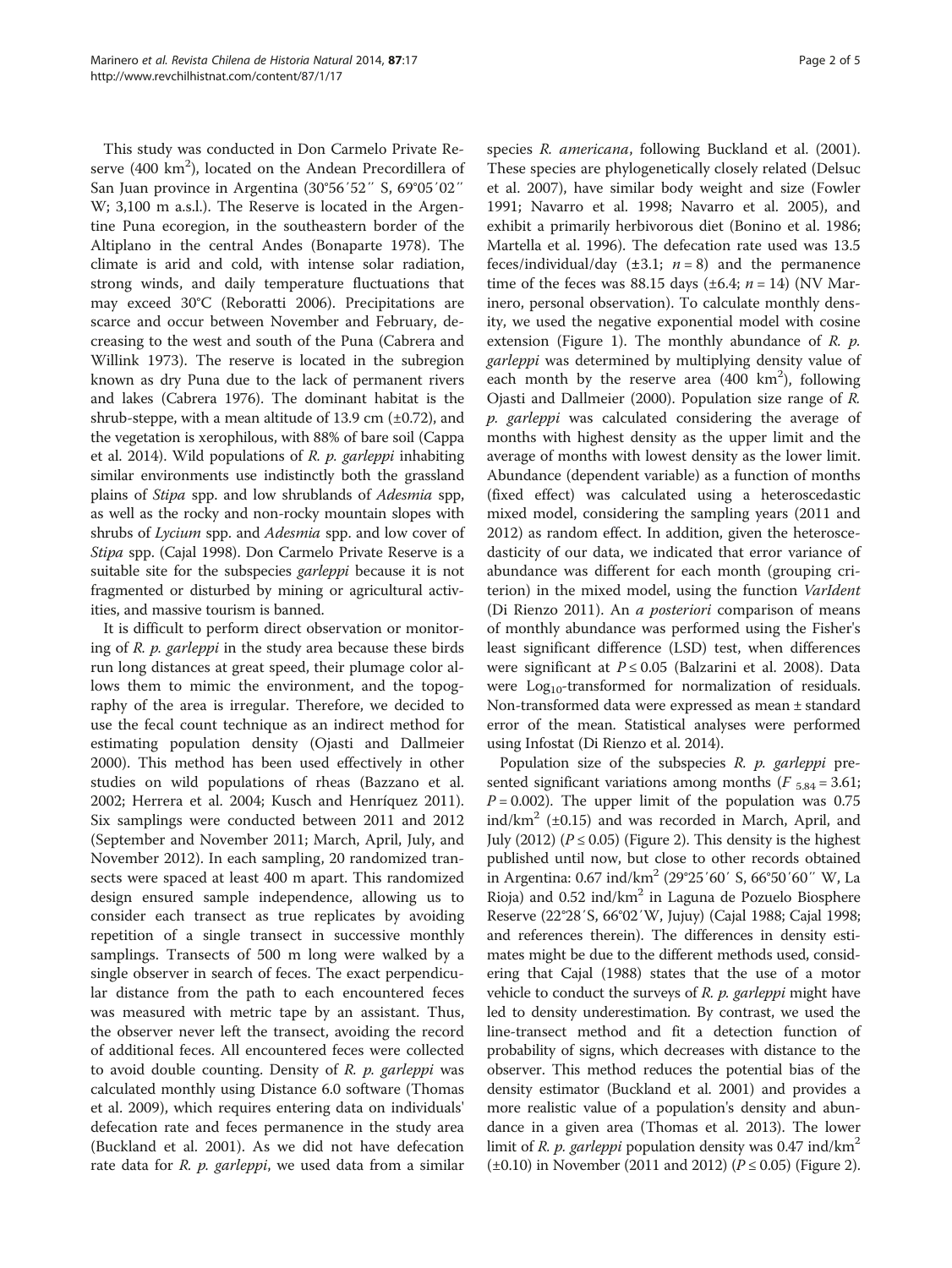<span id="page-2-0"></span>

Although this record is the lowest for our study population, it is still higher than records reported for other wild populations inhabiting Argentina and Perú: 0.41 ind/km2 in Olaroz (23°43′ S, 66°48′ W, Jujuy) (Cajal [1998](#page-4-0) and references therein),  $0.12$  ind/km<sup>2</sup> in Laguna Blanca Biosphere Reserve (26°28′ S, 66°48′ W, Catamarca), 0.03 ind/km2 in San Guillermo Biosphere Reserve (29°25′ S, 69°15′ W, San Juan) and 0.01 ind/km<sup>2</sup> in Tacna (16°44′ S, 70°16′ W) (Cajal [1988](#page-4-0); Lleellish et al. [2007](#page-4-0)). Taking into account the important wild population of the subspecies garleppi

present in the study area, it is necessary to promote its in situ conservation because it might become a source of individuals for possible recolonization and/or reinforcement of other populations undergoing higher conservation threat.

The higher abundance values of  $R$ .  $p$ . garleppi, with 300 individuals (±60), were recorded during March, April, and July 2012 ( $P \le 0.05$ ) (Figure 2). The record of this upper limit in population size coincided with the occurrence of social groups of  $R$ .  $p$ . garleppi composed

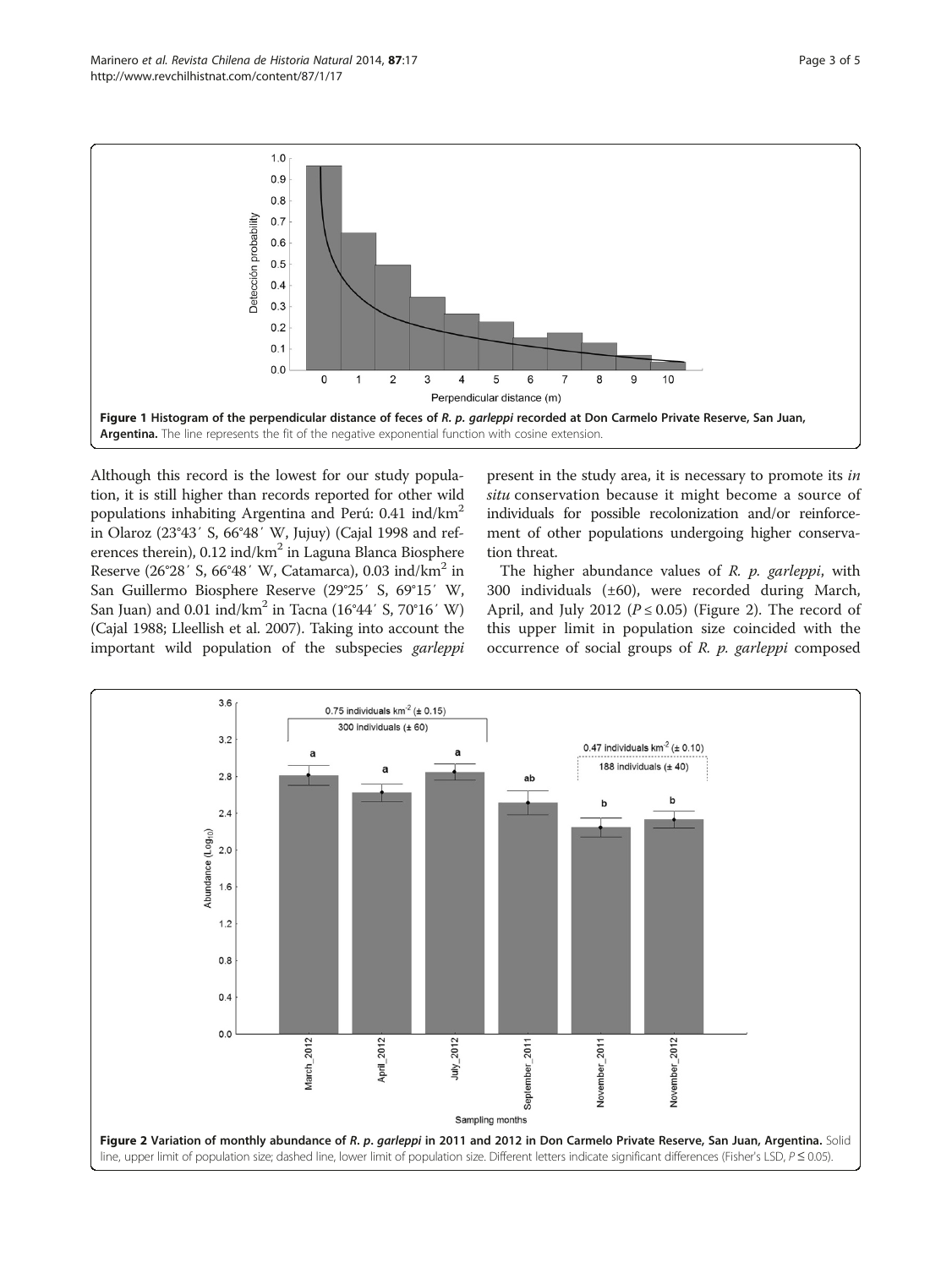of juveniles, females with juveniles, and males in the reserve (NVM, pers. obs.); this group composition is characteristic of the non-reproductive season of rheas (Hanford and Mares [1985](#page-4-0); Sarasqueta [1990](#page-4-0); Carro and Fernandez [2008\)](#page-4-0). Thus, the observed increase in population size might be due to a reduction of aggressive behaviors among individuals during the non-breeding season, favoring the formation of groups of numerous individuals that tend to move together (Sarasqueta [1990](#page-4-0)). However, it is also very important to consider that the upper limit in the population size of  $R$ .  $p$ . garleppi could be due to the movements made by the individuals to the reserve in search of refuge from poaching and livestock production, two activities that are more intensively conducted in the surrounding fields during the nonbreeding season of the subspecies garleppi (Ordoñez [2006\)](#page-4-0). This perception of a protected area as refuge from the surroundings has also been described for other native herbivores, such as *Lama guanicoe* in the Monte arid ecoregion in Argentina (Acebes et al. [2010\)](#page-4-0). Moreover, abundance fell to 188 individuals (±40) in November (2011 and 2012) (Figure [2](#page-2-0)). This lower limit of population size corresponds to the breeding season of R. p. garleppi. While there was a record of an orphan egg in September 2012, no nest was found, despite the intensive search made inside the reserve. This drop in the number of individuals may be related to the species' nesting preferences, since individuals tend to select sites with high shrub cover, instead of pastures, which favors concealment and protection against predators and severe climate conditions (Bellis et al. [2006](#page-4-0); Barri et al. [2009a\)](#page-4-0). These sites are scarce in the study area, where shrub cover is only 16%, and pastures are 24%, whereas the remaining cover corresponds to bare soil (NV Marinero, unpublished data). Therefore, it is likely that during the reproductive season, R. p. garleppi individuals move toward surrounding areas about 14 km away from the reserve and below 2.500 m a.s.l. (NVM personal observation), where the habitat is dominated by an open shrubland of L. divaricata (Márquez [1999\)](#page-4-0). Indeed, reproductive groups of males with females, males with chicks, and juveniles have been observed in this environment adjacent to the reserve (NV Marinero, unpublished data).

We were not able to compare our results with wild populations from Bolivia because there are no studies published on the density of R. p. garleppi in that country, despite the heavy use of this subspecies by local communities, to the extent that wild populations may be decimated (Balderrama [2009\)](#page-4-0).

Our density records of R. p. garleppi (Figure [2](#page-2-0)) are higher than density values of R. p. tarapacensis present in different protected areas of Chile, which vary between 0.002 ind/ km2 (Isluga Volcano National Park, 19°9′5″ S, 68°49′27″ W) and 0.022 ind/km<sup>2</sup> (National Monument Salar Surire,

18°49′41″ S, 69°3′39″ W) (Acuña et al. [2008\)](#page-4-0). However, our estimations are lower than the values recorded for R. p. pennata in the Patagonia of Chile and Argentina, with records of 8 ind/km2 (50°46′S, 74°6′W, Ultima Esperanza, Chile), 2.93 ind/km<sup>2</sup> (Santa Cruz, Argentina), 2.51 ind/km<sup>2</sup> (Chubut, Argentina), 2.06 ind/km<sup>2</sup> and 1.55 ind/km<sup>2</sup> (Rio) Negro, Argentina), and 1.94 ind/km<sup>2</sup> (Neuquén, Argentina), although higher than in some areas of its northern distribution in Neuquén province, Argentina (Servicio Agrícola y Ganadero SAG [2002;](#page-4-0) Navarro et al. [1999;](#page-4-0) Secretaría de Ambiente y Desarrollo de la Nación SAyDS [2000;](#page-4-0) Novaro et al. [2000;](#page-4-0) Barri et al. [2009b\)](#page-4-0). In Argentina, in general, R. *p. garleppi* would occur at lower densities than R. *p.* pennata, which could be related to the primary productivity of the ecosystems. Specifically, the subspecies  $R$ .  $p$ . garleppi is distributed throughout the Puna ecoregion, where the low biomass production in the environment determines a lower carrying capacity. By contrast, the Argentine Patagonia, where  $R$ .  $p$ . pennata occurs, comprises a wider range of environments; the Monte and the Patagonia phytogeographic provinces, the Monte-Patagonia ecotone as well as 'mallines' (patchily distributed wetland areas), which provide habitat this ratite with important food resources (Oesterheld et al. [1998](#page-4-0); Bellis et al. [2006;](#page-4-0) Guevara et al. [2006](#page-4-0); Bianchi and Bravo [2008\)](#page-4-0).

This work provides the highest density record for  $R$ .  $p$ . garleppi so far and highlights changes in population size related to the characteristics of the life history of rheas and human factors that negatively affect the survival of wild populations.

#### Competing interests

The authors declare that they have no competing interests.

#### Authors' contributions

NVM designed the study, collected the data, carried out the statistical analysis, and drafted the manuscript. RCO contributed to data acquisition and drafted the manuscript. JLN participated in the analysis and interpretation of results and in writing the manuscript. MBM conducted the fund raising, participated in the design of the study, the analysis, and interpretation of results, and in writing the manuscript. All authors read and approved the final manuscript.

#### Authors' information

NVM is a fellow and JLN and MBM are researchers of the Consejo Nacional de Investigaciones Científicas y Técnicas (CONICET) and teachers of the Universidad Nacional de Córdoba.

#### Acknowledgements

We are grateful to Arturo Curatola for allowing us to carry out this research on Don Carmelo Private Reserve. This work was funded by grants to MBM from the Secretaría de Ciencia y Tecnología de la Universidad Nacional de Córdoba (SECyT UNC) and the Agencia Nacional de Promoción Científica y Tecnológica de Argentina (FONCyT). We are grateful to the anonymous reviewers for their comments that helped improve a previous version of this manuscript.

#### Author details

<sup>1</sup>Instituto de Diversidad y Ecología Animal (Consejo Nacional de Investigaciones Científicas y Técnicas Universidad Nacional de Córdoba),